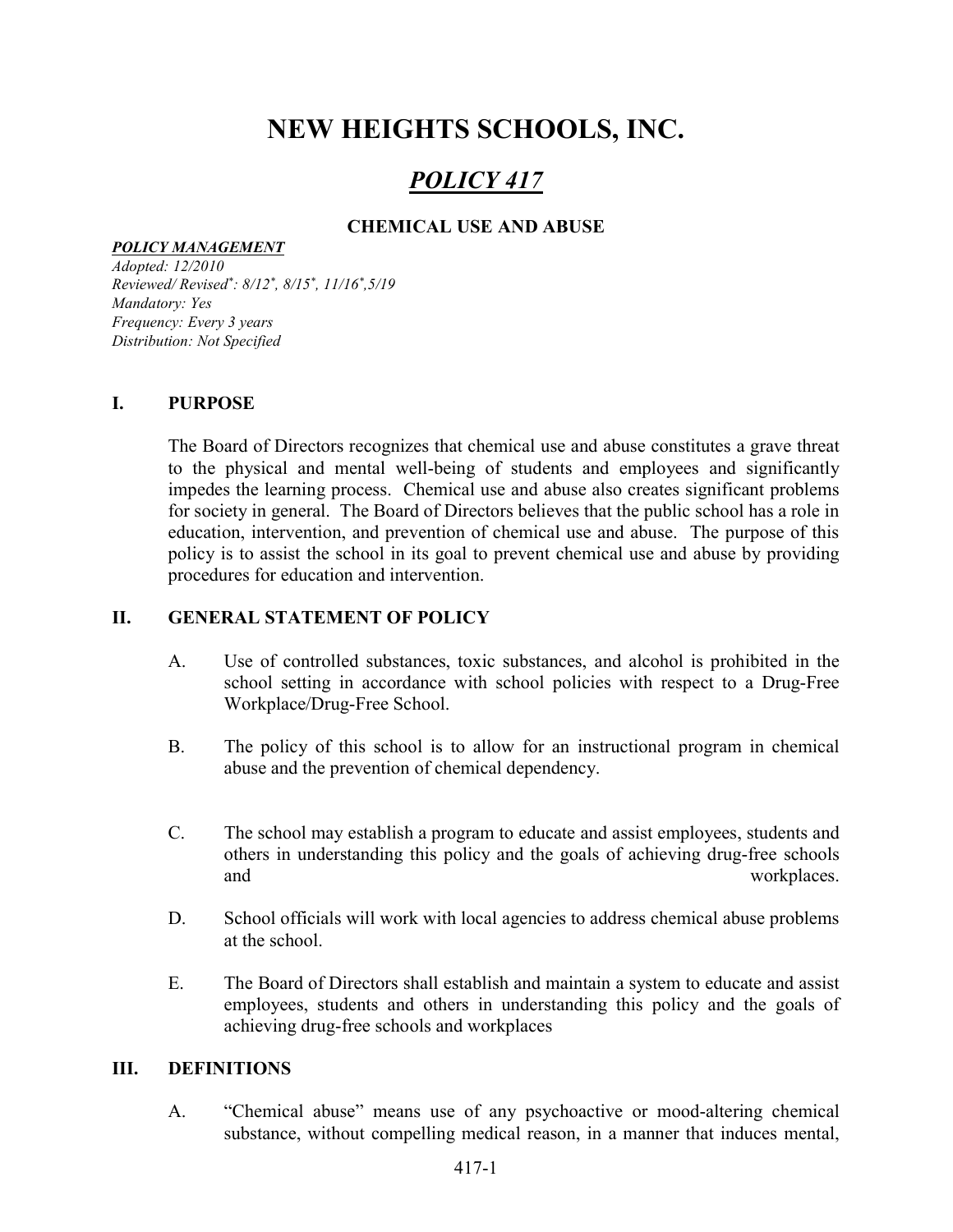emotional, or physical impairment and causes socially dysfunctional or socially disordering behavior, to the extent that the student's normal function in academic, school, or social activities is chronically impaired.

- B. "Chemicals" includes but is not limited to alcohol, toxic substances, and controlled substances as defined in the school's Drug-Free Workplace/Drug-Free School policy.
- C. "Use" includes to sell, buy, manufacture, distribute, dispense, use, or be under the influence of alcohol and/or controlled substances, whether or not for the purpose of receiving remuneration.
- D. "School location" includes any school building or on any school premises; on any school-owned vehicle or in any other school-approved vehicle used to transport students to and from school or school activities; off-school property at any schoolsponsored or school-approved activity, event or function, such as a field trip or athletic event, where students are under the jurisdiction of the school; or during any period of time such employee is supervising students on behalf of the school or otherwise engaged in school business.

## IV. STUDENTS

- A. Instruction
	- 1. New Heights School may provide student-based instruction at appropriate levels in chemical abuse and the prevention of chemical dependency. The school may involve parents, students, health care professionals, state department staff, and members of the community in developing the curriculum.
		- 2. Counseling, mentoring, referral services, and other student assistance practices and programs, including assistance provided by qualified school-based mental health services providers and the training of teachers by school-based mental health services providers in appropriate identification and intervention techniques for students at risk of violent behavior and illegal use of drugs.
		- 3. Programs or a system that encourage students to seek advice from, and to confide in, a trusted adult regarding concerns about violence and illegal drug use.
- B. Reports of Chemical Use and Abuse
	- 1. In the event that a school employee knows or believes that a student is abusing, possessing, transferring, distributing or selling chemicals in a school location: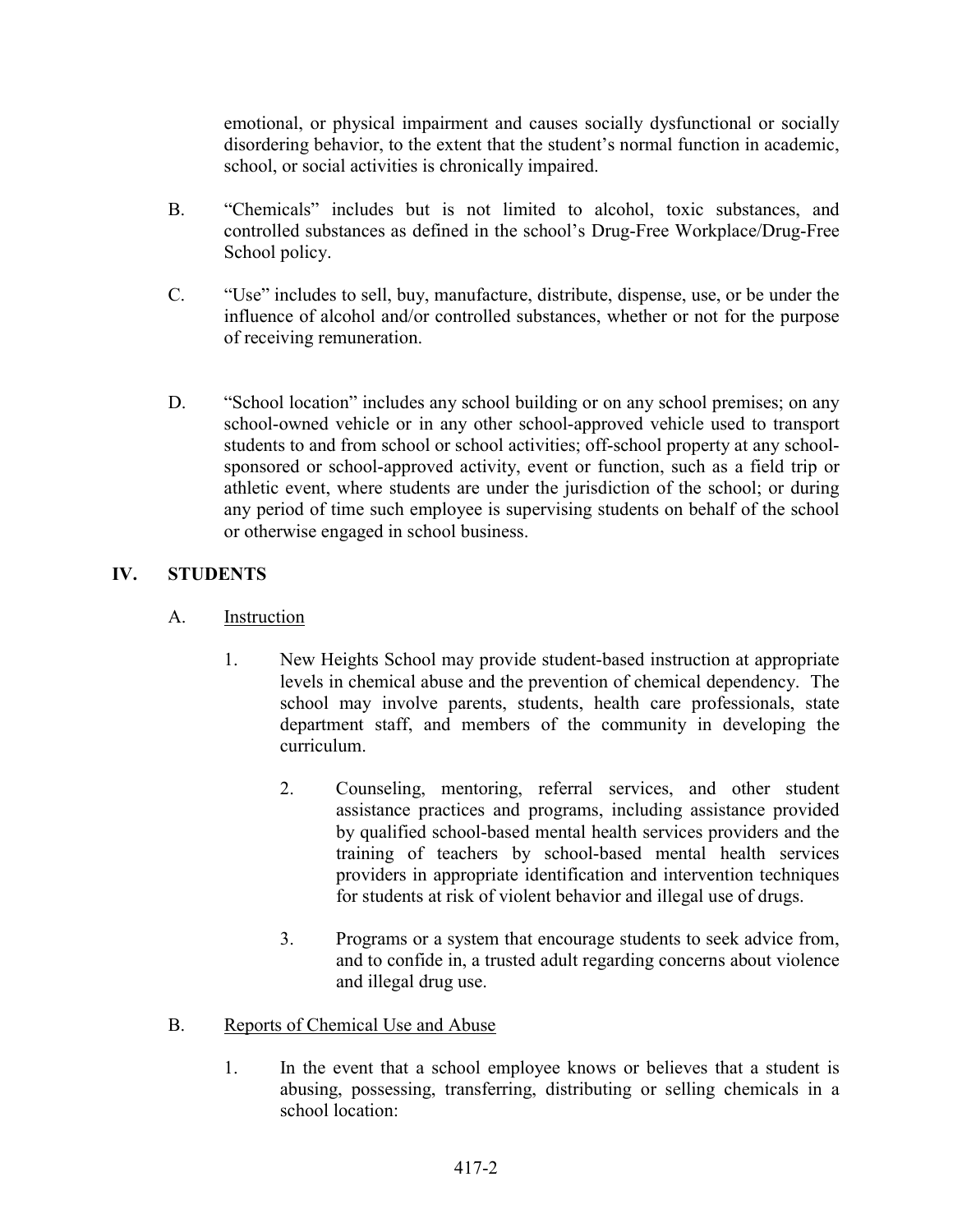- a. The employee shall immediately either take the student to an administrator or notify an appropriate administrator of the observation and continue to observe the student until the administrator arrives.
- b. The Principal or designee will notify the student's parents and if there is a medical emergency, the administrator will notify the school nurse and/or outside medical personnel as appropriate.
- c. The Principal or designee will notify law enforcement officials.
- d. The Principal and/or law enforcement officials will confiscate the chemicals and/or conduct a search of the student's person, effects, locker, vehicle, or areas within the student's control. Searches by school officials shall be in accordance with school policies regarding search and seizure.
- e. The school will take appropriate disciplinary action in compliance with the student discipline code. Such discipline may include immediate suspension, initiation of expulsion proceedings, and/or referral to a detoxification center or medical center.
- 2. If the school employee has reason to believe that a student is abusing, possessing, transferring, distributing or selling chemicals:
	- a. The employee shall notify the Principal and shall describe the basis for the suspicion. The Principal will determine what action should be taken. Action may include conducting an investigation, gathering data, scheduling a conference with the student or parents, or providing a meeting between a single member of the team and the student to discuss the behaviors that have been reported and attempting to ascertain facts regarding chemical abuse.
	- b. The Principal may determine there is no chemical abuse. If the Principal determines there is chemical abuse, he/she will select an appropriate course of action, which may include referral to an appropriate agency to develop the best course of action; referral for screening, assessment, and treatment planning; participation in support groups; or other appropriate measures.
- 3. Students involved in the abuse, possession, transfer, distribution or sale of chemicals shall be suspended in compliance with the student discipline policy and the Pupil Fair Dismissal Act, Minn. Stat. §121A.40-121A.56, and proposed for expulsion.
- 4. Searches by school officials in connection with the abuse, possession, transfer, distribution or sale of chemicals will be conducted in accordance with school policies related to search and seizure.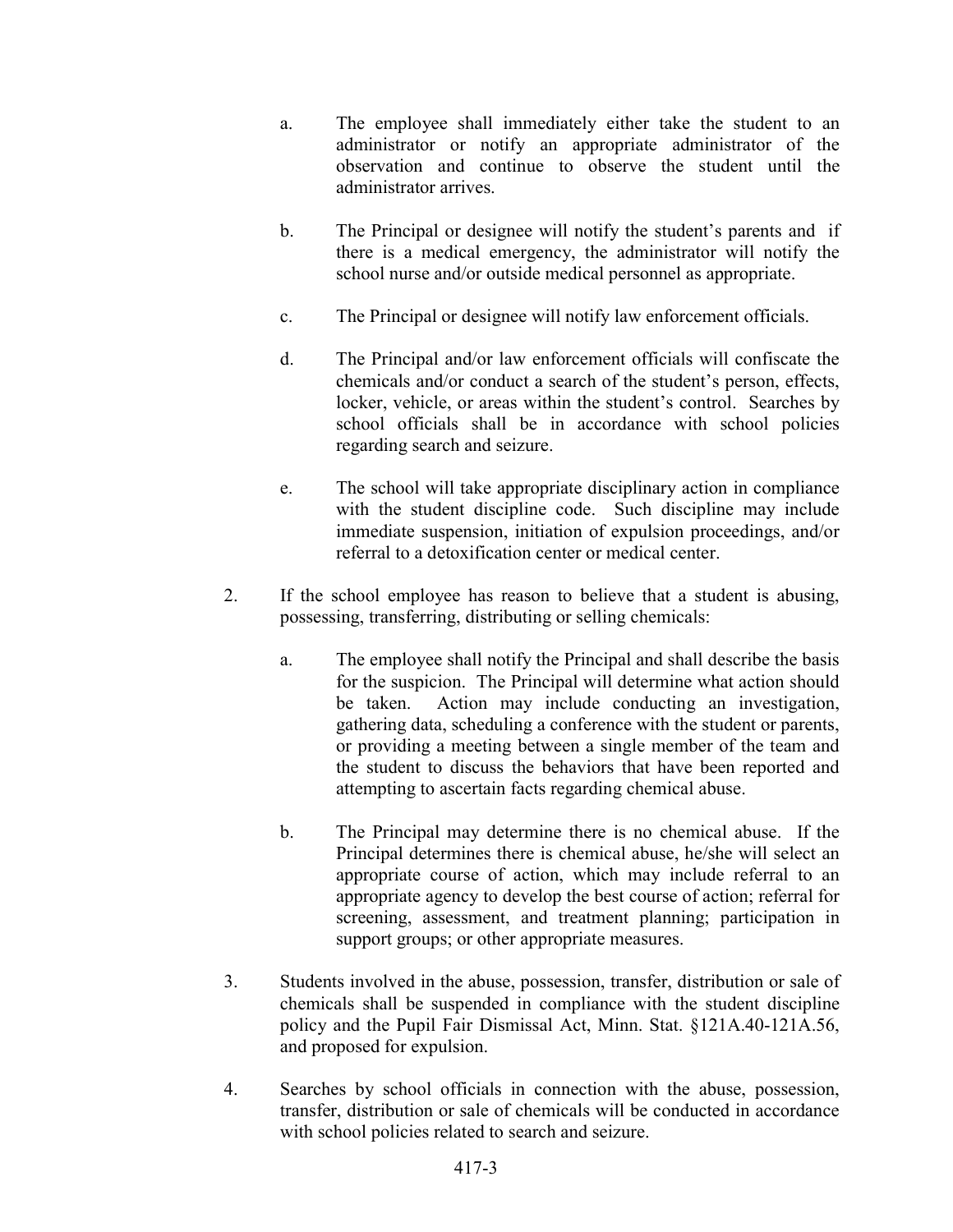### C. Data Practices

- 1. Student data may be disclosed without consent in health and safety emergencies pursuant to Minn. Stat. § 13.32 and applicable federal law and regulations.
- 2. Destruction of Records
	- a. If the director decides not to provide a student and, in the case of a minor, the student's parents with information about school or community services in connection with chemical abuse, records created or maintained by the director about the student shall be destroyed not later than six (6) months after the determination is made.
	- b. If the team decides to provide the student and, in the case of a minor or a dependent student, the student's parents with such information, records created or maintained by the team about the student shall be destroyed not later than six (6) months after the student is no longer enrolled in the school.
	- c. This section shall govern destruction of records notwithstanding provisions of the Records Management Act, Minn. Stat. § 138.163.

#### D. Consent

Any minor may give effective consent for medical, mental and other health services to determine the presence of or to treat conditions associated with alcohol and other drug abuse, and the consent of no other person is required.

#### V. EMPLOYEES

- A. The principal or designee may undertake and maintain a drug-free awareness and prevention system to inform employees, students and others about:
	- 1. The dangers and health risks of chemical abuse in the workplace/school.
	- 2. The school's drug-free workplace/drug-free school policy.
	- 3. Any available drug or alcohol counseling, treatment, rehabilitation, reentry and/or assistance programs available to employees and/or students.
	- 4. The penalties that may be imposed on employees for drug abuse violations.